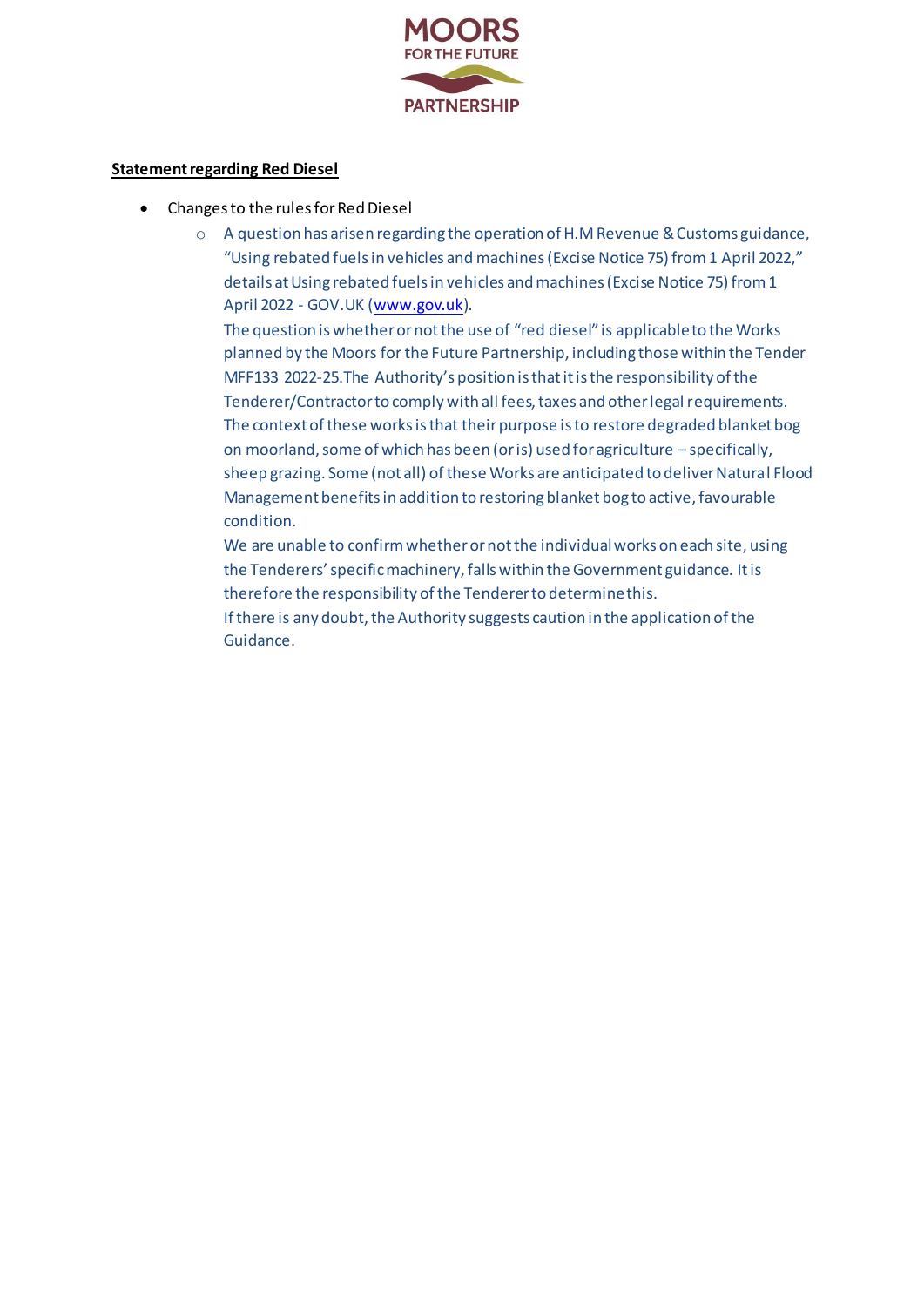

## **MFF133 Tender Clarifications**

## **Itemised Cost Sheet**

- We have reissued the itemised cost sheet in order to correct an oversite on our part. There are two items that have changed.
	- $\circ$  The costs for marshalling item. This has changed from an item to a specified number of days. If the actual work required differs from this number during the delivery of the works this will be dealt with through a contract variation or a reduction of scope to remain within budget constraints.
	- $\circ$  The unit types for LSF. This has been changed to reflect the number of bags of LSF the contractor will need to receive and spread. Please note the difference between year 1 and year 2 on Longwood is due to some areas only require L&F with no brash.
	- o Please download and use the new sheet with you tender return.

## **Clarification Questions Received and Responses**

- Can you provide GIS files for the works at each site?
	- o Yes Data will be shared at the same time as this document is published
- With regards to the 'Whole Site works Final tender in the 'whole Site work packages section 11.5 it says Only one tender is permitted per tenderer. Please can you confirm that is what it says and not 'one price per tender per Tenderer.
	- $\circ$  We expect each package to be priced individually. The Tenderer can bid for all of the packages or only some of the packages e.g. the tenderer could bid on packages 1, 3 & 8 and not bid on any of the others.
- Please can you confirm if the contractor is supposed to supply all brash and heather bales, also stone for stone dams?
	- $\circ$  Yes the contractor is responsible for the supply of materials unless specified.
- Bare peat stabilisation it refers to implementing this method after Re profile work when re profiling are you allowed to take turf from surrounding areas (in moderation) to close the bank from the bottom upwards? Obviously landscaping borrowed material areas as you progress.
	- $\circ$  Please refer to appendix 9, works specifications for full details. Essentially you can only use turves that were moved during the process of re-profiling. It is not expected that there will be enough vegetation to revegetate the slopes. We would expect to use brash/ geotextile and LSF to revegetate any remaining bare peat.
- Can you confirm the authorities will be providing seed as well as lime and fertilisers
	- o Yes the Authority will supply seed, lime and fertiliser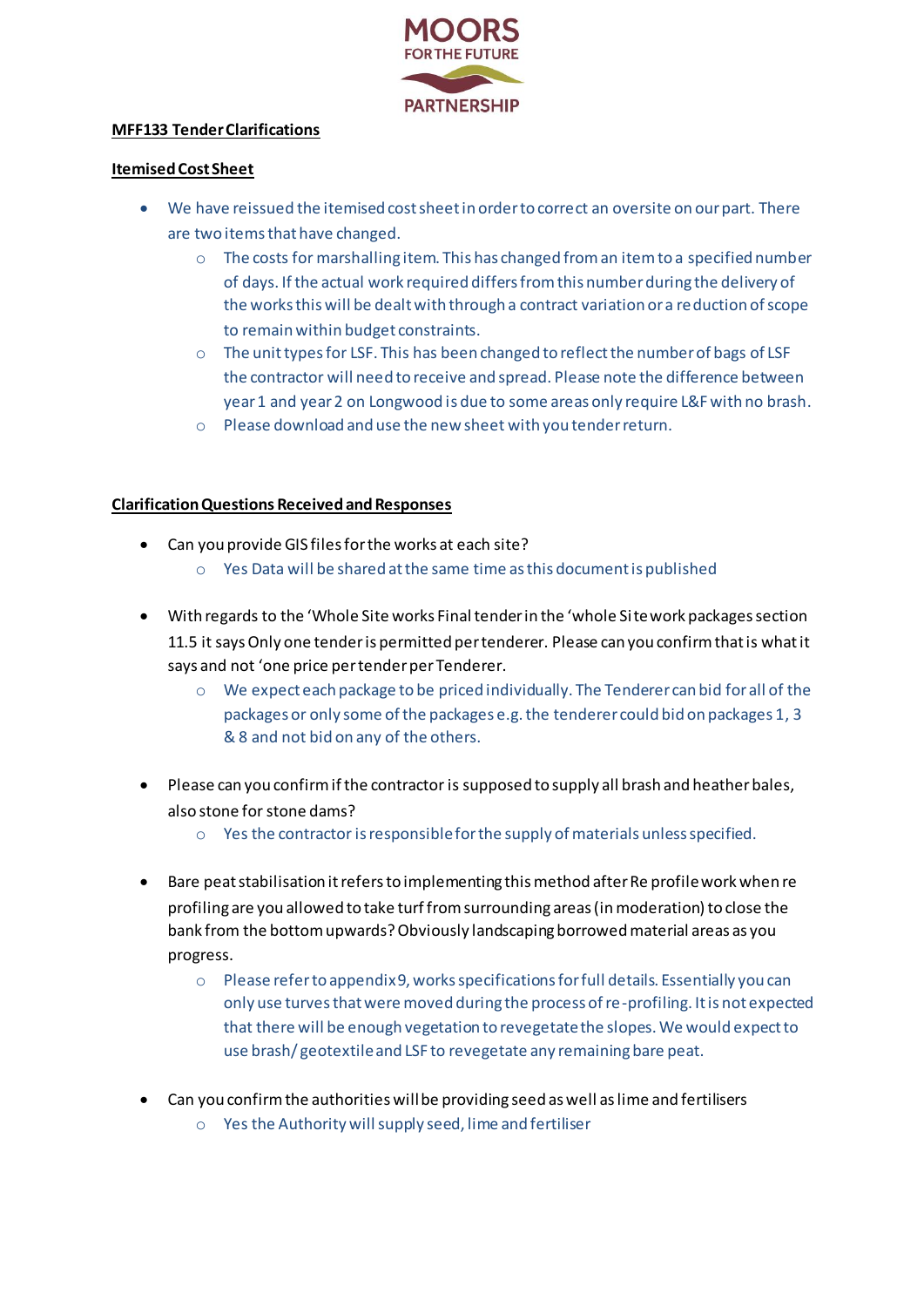

- On visiting site 8 the seemed to be banks of re profile work outside the areas marked by the GPS but still very close, would you expect the contractor to carry out any additional work within the area on a metre rate basis ?
	- o Any additional work would be dealt with by contract variation agreed by both parties.
- Presumably for marshalling of stone flying/ preparation of stone for flying loading of skips whilst flying will be based on a day rate given?
	- $\circ$  All cost items will be based on the unit type shown in the Itemised Costs Sheet.
- Just a quick query regarding stone size for the stone gully blocks as part of the above tender. The specification give the required size as 150mm-250mm. Cross section drawings give 150mm-400mm .Can you confirm which stone specification it is that is required
	- o Please use the specification size of 150mm 250mm.
- How much influence do we have over the number of flights and drop locations? As the helicopter will be contracted direct with you, we will be able to say we want to increase the no. of lifts to ensure the materials are most efficiently positioned for the ground work? Item 6.7 says the Contractor must ensure that the materials are transported in an "efficient operation" but efficient for the helicopter may not mean the most efficient method for the ground work.
	- o You will determine the drop locations. We expect the ground works contractor to assess/ mark out drop locations for the materials. This would need to be practicable and in line with keeping helicopter operations as efficient as possible. Each helicopter flight must be to the maximum capacity of the helicopter where practicable so the number of flights will be determined by the total amount of materials to be flown and the maximum capacity of the helicopter.
- Is it possible to get info regarding what capacity each helicopter has regarding no. of available hooks? It would be useful to know what options there are for bundles etc.
	- o We do not know specifics of which helicopters will do each set of works so we could not say specifically. However all the helicopter companies we have worked with previously have single and triple hooks and one also has a 10 hook system.
- Marshalling how will down days work? Who will make the call about whether we mobilise for a days lift and who will cover those costs. If the helicopter company want us there, on the off chance flying may happen, will our marshal's get covered or if we request the helicopter to come in who covers their staff costs? –
	- o Locating the helicopter to site from its home base will be a decision taken in conjunction between MFFP, the groundworks company and the helicopter company. Once the helicopter is based locally for the job we expect the contractors to agree between themselves about mobilisation on a day to day basis. There is a price line in the costs sheet for your marshalling staff. We expect you to price for your staff costs there and include sufficient staff days to complete the work. If for unforeseen reasons beyond your control you required additional marshalling staff days beyond your tendered amount to complete the airlifting this would need to be by agreement with us or we may need to de-scope the work.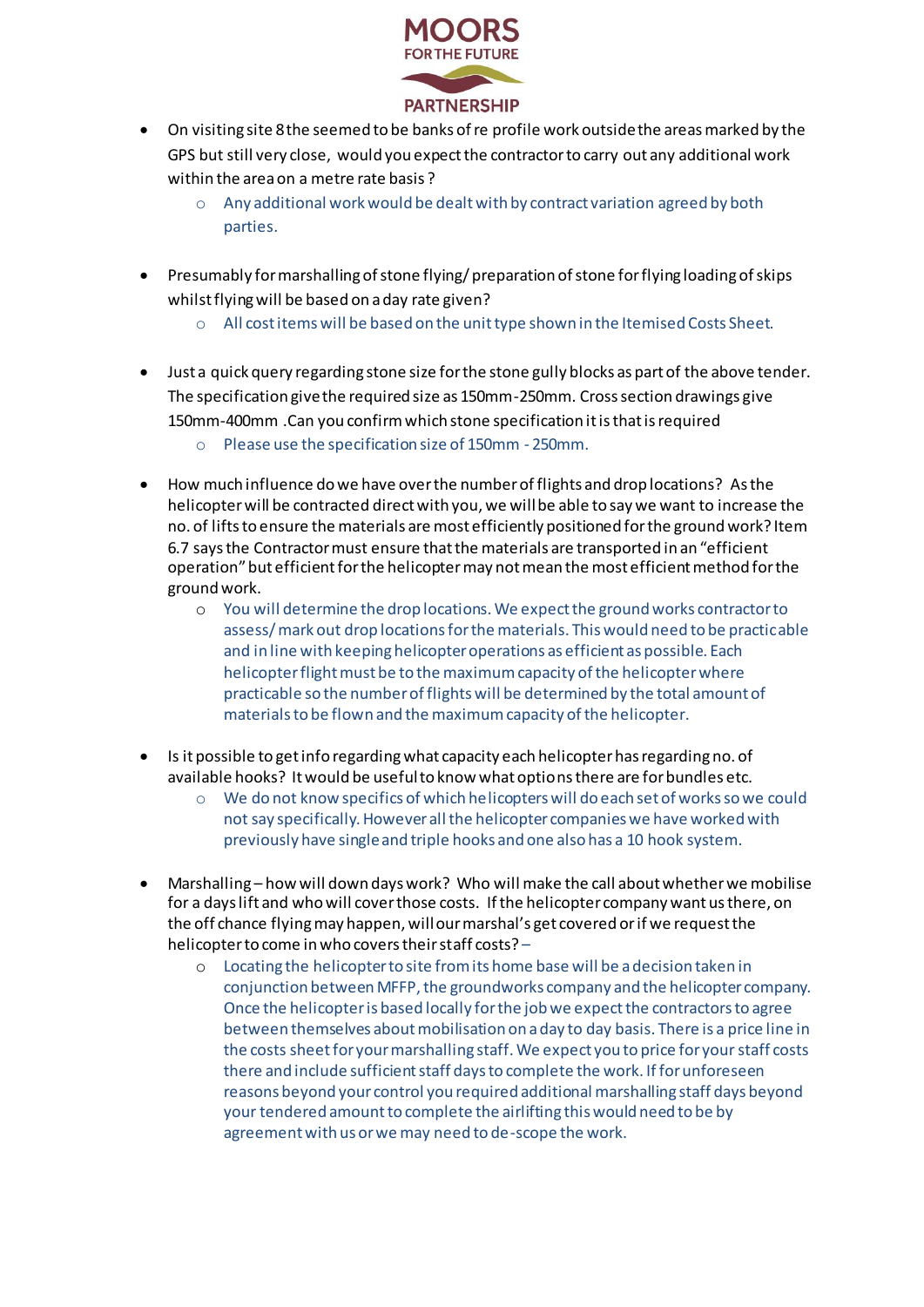

- Item 4.5 Second pass over the heather to reduce seed content –Will this get covered if the delay in cutting is not our fault?
	- o Yes
- $\bullet$  How will the liquidated damages work if the helicopter is unable to work?
	- o You would not be held responsible if the helicopter is unable to work as they would not be your subcontractor. They will be directly contracted by the authority and as such they would be the authorities' responsibility. It would still be expected that any works not requiring helicopters would be completed.
	- $\circ$  In the event that the helicopter delayed the groundworks contractors work and they lost money as a result they would be entitled tomake a claim to the Authority.
- Can it be confirmed if the helicopter will be responsible for hooking on and that they will have staff on the hill to oversee the drops? Different helicopter companies have worked differently in the past and it does affect how many people we require to run the operation. This above point is particularly important when it comes to stone drops as a marshalled stone drop will result in a much speedier construction reducing construction costs.
	- o We expect the ground works contractor to provide marshals on the hill. The helicopter company is expected to provide staff to marshal and hook on at the lift site. The helicopter company is not expected to provide staff on the hil l. If the helicopter company wishes to provide staff on the hill this will be at their discretion and may require a contract variation if this reduced your marshalling staff requirement.
- Helicopter priorities: If two contracts are allocated the same helicopter who decides the priority for the helicopter? Productivity reduces as the autumn goes into winter and so will affect how the job runs and how quickly we can deliver the works.
	- o If one helicopter company is awarded more than one contract MFFP will decide the priority for the helicopter. MFFP will work with any ground works company to adjust agreed work programs if a decision about priority affects the work program.
	- $\circ$  Any additional costs incurred as a result of changes to the work program would be dealt with by contract variation or reduction in scope to remain within budget constraints
- Waste materials I just wish to confirm if flying the materials off the hill are to be covered by us?
	- o The ground works contractor would be responsible for the removal and disposal of waste materials where practicable. E.g. small quantities or those waste materials which could be removed without helicopters. If there were large quantities of waste materials on site we would expect the ground works contractor to endeavour to remove and dispose of as much as possible while the helicopter remains on site. If there are significant amounts of waste material remaining on the hill after the helicopter had completed airlifting the materials out and had left the area it would be expected that the ground works contractor would prepare the waste materials for airlifting and leave them secure as per the specifications. The authority would then arrange for the collection at a later date.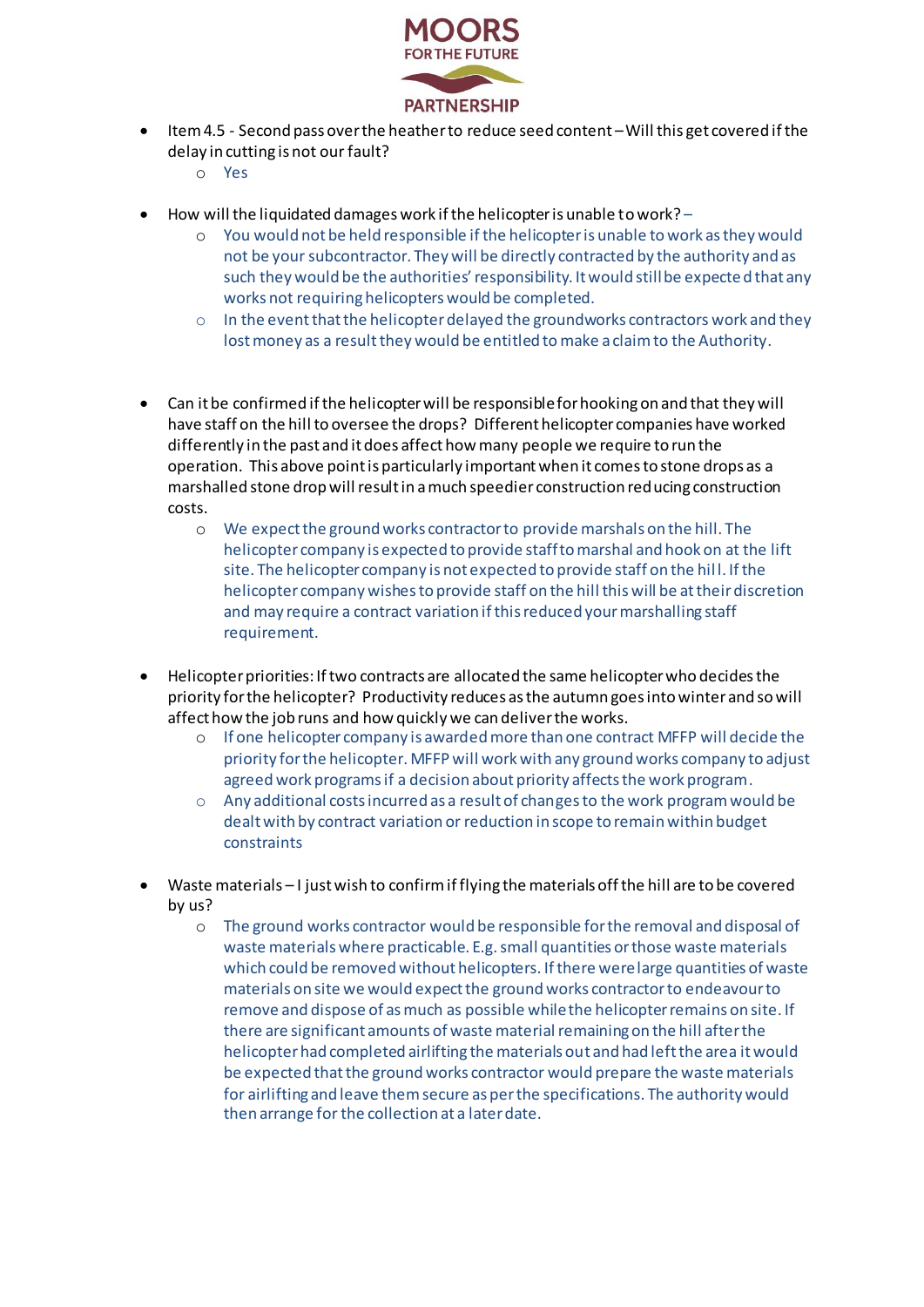

- On the bill quantities Quantity for Marshalling I presume this means 1 day for the amount of Marshall's i.e. for 3 people Rate per unit £200 Total Cost £600 i.e. at this stage we are giving a day rate.
- The itemised costs sheet has been amended from an item to a specified number of days. If the actual work required differs from this number during the delivery of the works this will be dealt with through a contract variation or a reduction of scope to remain within budget constraints
- Timber Dams Do we base prices on the spec/ i.e. 2400 x 125 x 25 6 planks per dam and two stakes 1500 x 75 x 75, each dam is therefore 1.8m2
	- $\circ$  Please base your price on one timber dam needs the amount of timber specified, 6 planks and two stakes plus nails.
- Stone dams -stone prices have more than doubled in last 6 months, not possible to hold prices for duration of programme
	- o Section 2 paragraph 10 period of validity of your quote is 3 months. We are expecting higher than usual costs so please try and quote a price that you are comfortable with.
- Confirmation that we can work collaboratively (subbing) with other contractors on certain sites
	- o Yes you can use subcontractors, please specify them in the form of tender and ensure that the relevant insurance certificates are submitted.
- What is the chance of getting an extension to the return date? There is a lot to review, price up and the associated paperwork. Another couple of weeks would be useful.
	- o Due to funding requirements we cannot offer an extension.
- 44-45 bunds /ha not really practical, our experience at Holcombe showed that 15-20 more realistic otherwise you can't move the machine without running over bunds, size of the bunds is dictated by the size of the machine.
	- $\circ$  It will largely depend on the topography of each site, we will expect to see as many bunds built to the specification as is reasonably practical given the nature of the ground.
- Although MFF are organising the airlifts we don't know the flight times, to organise staffing times e.g. loading the skips, how long each lift will take.
	- o Please work on 1km flying takes 1 minute, with an allowance for 1 minute manoeuvring/hooking on and off. Eg. 6km round flight takes 7 minutes.
- Is it recognised that some sites will have multiple airlifts e.g. stone first then brash.
	- $\circ$  We will endeavour to make the airlifts as efficient as possible and lift multiple materials if they are ready at the lift site. The onus is on you to have the materials there at the lift site ready if possible. If not possible then yes there may be multiple airlifts.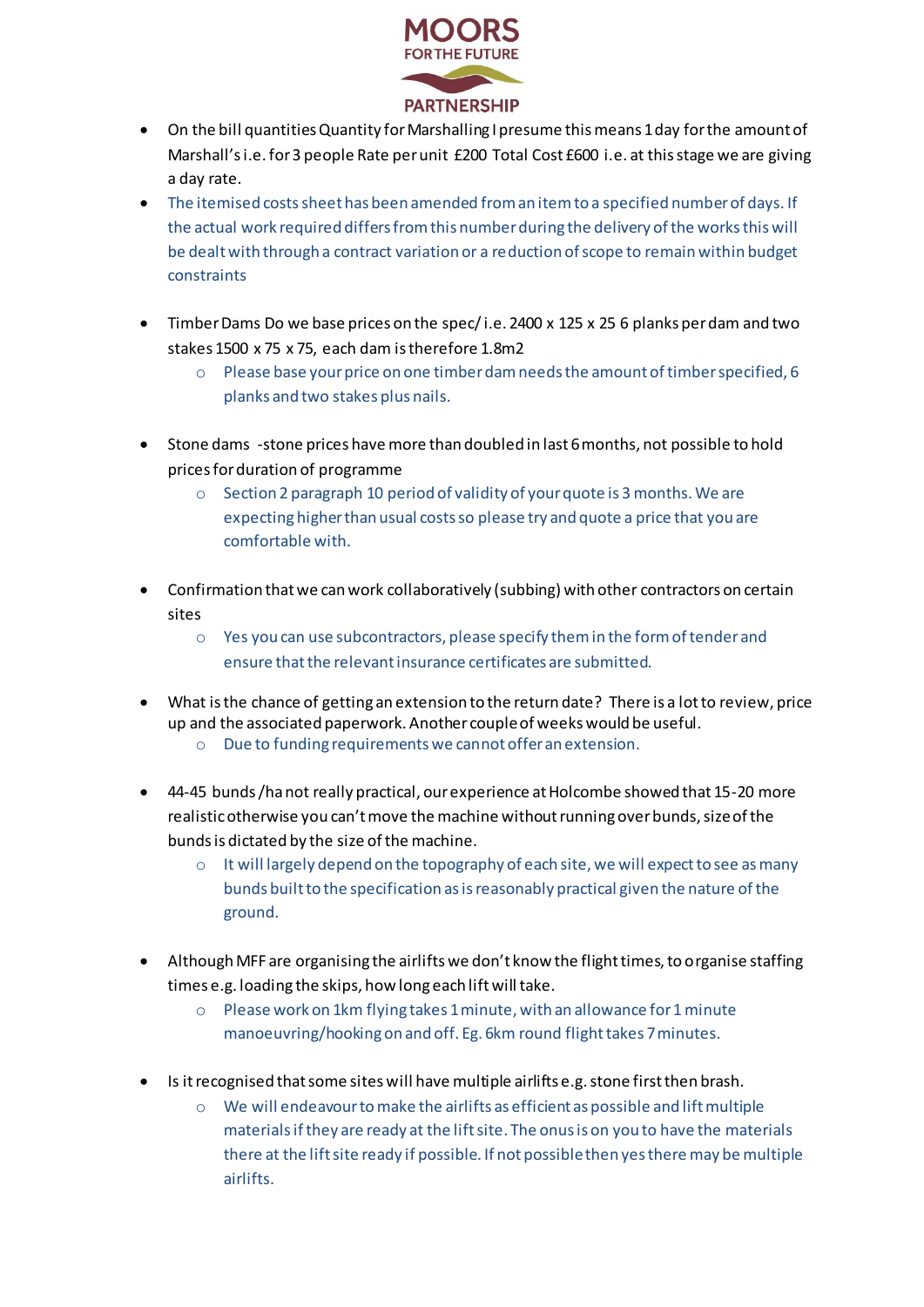

- 13 half bags can't move bags very far on site, spec says all bags must be full, are we cutting half bags?
	- $\circ$  please price as full bags, if not all the brash is required then it can be tipped out and used nearby if possible.
- Small bags of LSF, what weight are the small bags? , are they included in the airlift in addition to timber, stone and brash?
	- $\circ$  We will supply them to be put in each bag of brash and airlifted with brash. The lime is the heaviest bag of 5kg, the fert is 3kg and seed is 1kg.
- Are the l/s/f bags mixed l/s/f together or separate?
	- o Separate bags
- In Package 1, 2, 5 Lime and fertiliser are listed as per bag of Brash, for both year one and two? In Package 3, they are listed as Ha. Do I need to convert the rate to per brash price? Or can I add a ha value to them?
	- o This has been changed to reflect the number of bags of LSF the contractor will need to receive and spread. Please note the difference between year 1 and year 2 on Longwood (package 3) is due to some areas only require L&F with no brash.
- Pricing schedule has bags of brash numbers against the LSF bags
	- o it is bags of lsf
- Where will LSF be delivered to or will we have to collect it
	- o We will arrange for it be delivered to somewhere of your choice. This could be the yard or lift site.
- Is the Molina cutting areas the total amount to be cut or are we cutting a proportion within the total area e.g. 10%
	- o It is the Total Area
- Is the bailing site for Soyland identified?
	- $\circ$  No, please provide details if you have a cutting site. Alternatively we may be able to suggest one if you don't already have one available.
- Can you clarify there is no coir on Turley Holes, it is mentioned in the spec timeline but not in the costings or the list of things to do.
	- o There is no Coir on Turley holes. Just heather bales.
- Seed into sward, is this just spread directly onto the sward or is there a need for any scarification, can't find a spec.
	- o Yes spread directly onto a very thin sward, no scarifying needed.